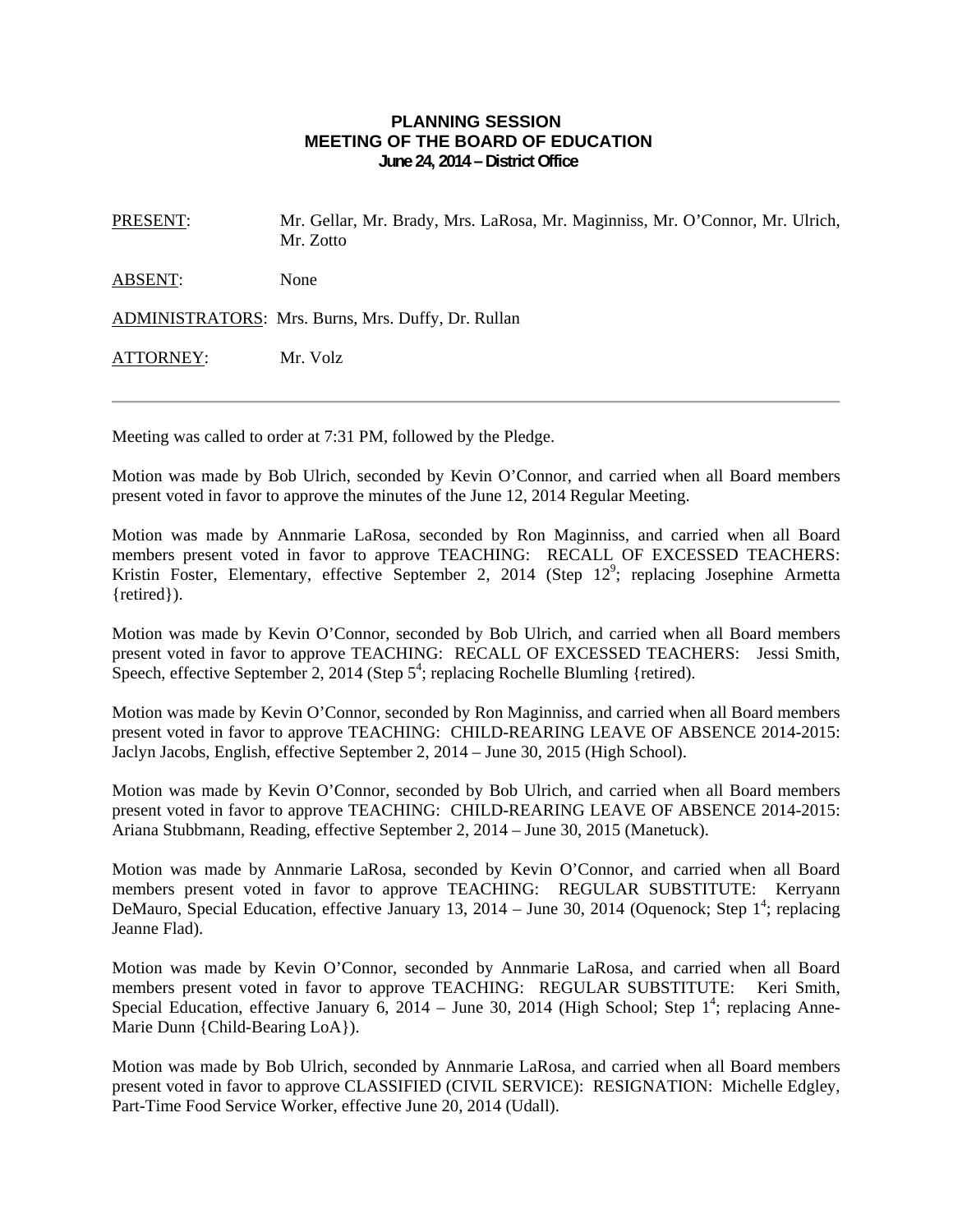Motion was made by Ron Maginniss, seconded by Kevin O'Connor, and carried when all Board members present voted in favor to approve CLASSIFIED (CIVIL SERVICE): SUBSTITUTE CUSTODIAN (\$9.75/hr.): Oksana Boshkevych, effective June 30, 2014; Terence Brosnan, effective June 25, 2014; Diana Taveras, effective June 30, 2014.

Motion was made by Bob Ulrich, seconded by Kevin O'Connor, and carried when all Board members present voted in favor to approve CLASSIFIED (CIVIL SERVICE): SUBSTITUTE PARAPROFESSIONAL (\$9.75/hr.): Michelle Edgley, effective September 4, 2014.

Motion was made by Bob Ulrich, seconded by Ron Maginniss, and carried when all Board members present voted in favor to approve: OTHER: ADVISORS/CLUBS 2013-2014: HIGH SCHOOL: Jennifer Wasserman, Senior Class Advisor (.5 of club stipend {club held for teacher on Child-Bearing LoA who did not return}).

Motion was made by Scott Brady, seconded by Kevin O'Connor, and carried when all Board members present voted in favor to approve: OTHER: ATHLETIC TRAINERS 2014-2015: Kevin Kilkenny, \$91.56 per session; Nicole Perperis, \$91.56 per session.

Motion was made by Ron Maginniss, seconded by Scott Brady, and carried when all Board members present voted in favor to approve: OTHER: DISTRICT-WIDE PRINTING SERVICES 2014-2015: John Zuhoski, \$18,734.

Motion was made by Bob Ulrich, seconded by Annmarie LaRosa, and carried when all Board members present voted in favor to approve: OTHER: EQUIPMENT COORDINATORS 2014-2015: Brian Cameron, Udall; Denise Cain, James Klimkoski, Beach }shared; William Turri, High School.

Motion was made by Ron Maginniss, seconded by Scott Brady, and carried when all Board members present voted in favor to approve: OTHER: SPECIAL EDUCATION-ESY RELATED SERVICE PROVIDERS SUMMER 2014: Speech: Kathleen Finn; Job Coach: Debra DiPalma; Teacher: Elaine Longo; Summer Aides: Mary Baritis, Debra Costantino, Catherine Georgio, Eileen Magaraci, Lois Wright; Behavior Intervention Services: Deanna Nicolosi, Tonimarie Paladino.

Motion was made by Bob Ulrich, seconded by Annmarie LaRosa, and carried when all Board members present voted in favor to approve: OTHER: FALL HIGH SCHOOL COACHES 2014-2015: Cheerleading: Steffanie Traver, J.V. Coach; Golf: Shawn Wallace, Varsity Coach.

Motion was made by Bob Ulrich, seconded by Kevin O'Connor, and carried when all Board members present, with the exception of Scott Brady who abstained from voting, voted in favor to approve: OTHER: FALL MIDDLE SCHOOL COACHES 2014-2015: CHEERLEADING: Julianne Jablonski, 7-8 Udall Coach (replacing Kristina Moon {approved at May 8, 2014 BOE meeting}); Lauren Brady, 7-8 Beach Coach (replacing Erin Papadopulos {approved at May 8, 2014 BOE meeting}); CROSS COUNTRY: Kevin Murphy, Udall Boys & Girls Coach (replacing James Wood {approved at May 8, 2014 BOE meeting}).

Motion was made by Bob Ulrich, seconded by Kevin O'Connor, and carried when all Board members present voted in favor to approve 2014-2015 Service Agreement with Joseph Nicolosi, Security Coordinator- \$41,724.27.